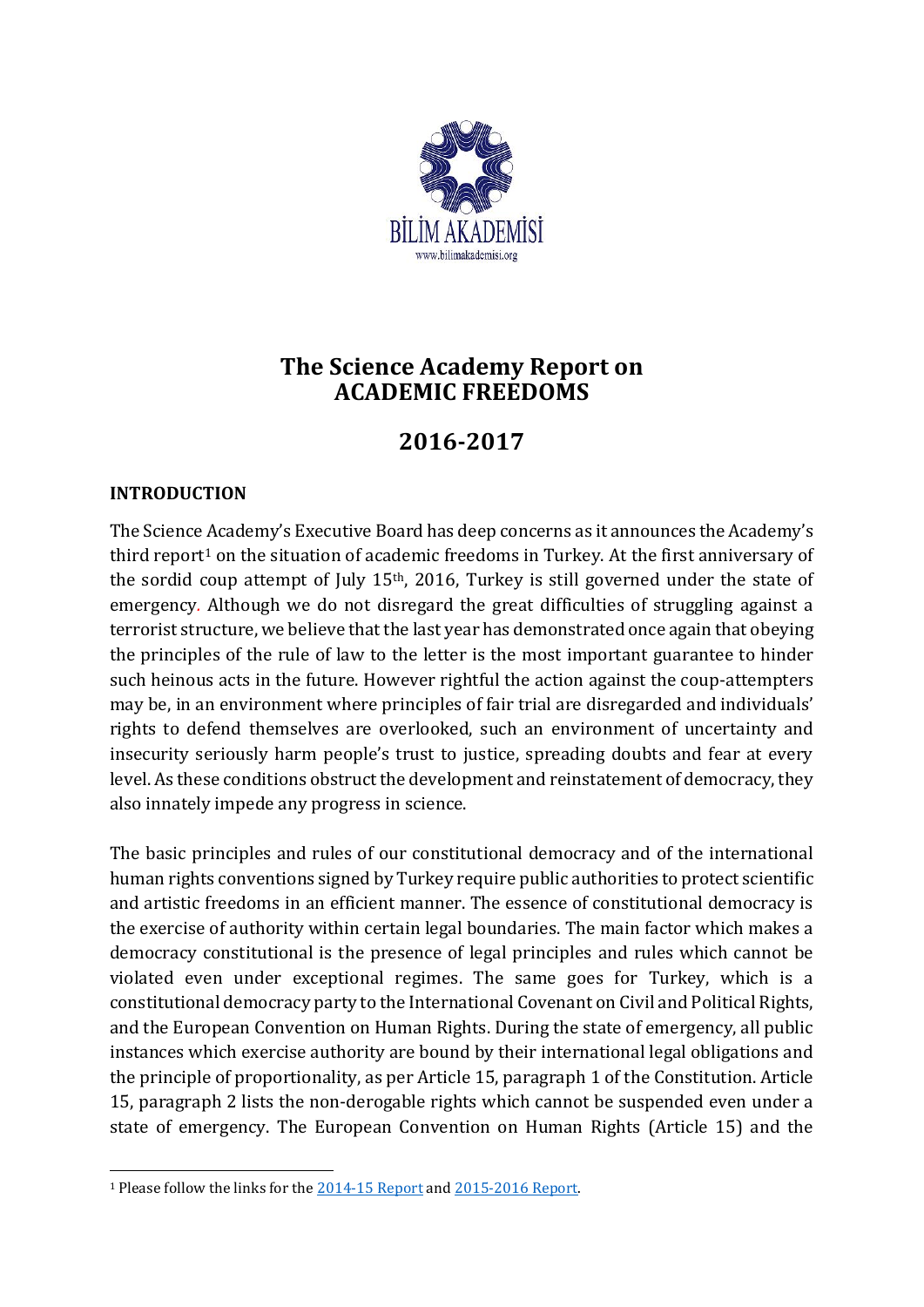jurisprudence of the European Court of Human Rights also stipulate that these nonderogable rights and the principle of proportionality mark the legal boundaries of the state of emergency.

Academic freedom and autonomy are granted utmost legal protection by Article 27 of the Turkish Constitution, which safeguards the freedom of science and arts. Undoubtedly, all appointments and promotions must be based on merit; corruption due to personal, economic or political favoritism must be prevented, and ethics in science must be upheld as the basic premises of quality and advancement of science. Any acquisition of title, promotion or position primarily and/or solely because of a group identity, partisanship or affinity is unacceptable. However, it is also necessary for any administrative or disciplinary measure against academics to be based on truly meticulous investigation and scrutiny, owing to the constitutional protections safeguarding the freedom of science and arts.

According to the standards of constitutional democracy and international law on states of emergency, all exceptional measures must be primarily related to the subject matter of the state of emergency. Furthermore, these measures must be appropriate, necessary and measured in line with the principle of proportionality. In interventions against academic freedoms, any measure which is unrelated to the subject matter of the state of emergency, or is related to this subject but is not based on sufficient evidence and thus fails to uphold the principle of proportionality, constitutes a violation of scientific and artistic freedom.

Due to the social and legal value of scientific and artistic freedom, any action which deters from academic freedoms must be prevented, even under the state of emergency. To implement the principle of proportionality in the field of academic freedoms, an efficient investigation and scrutiny -which includes the recognition of the right to defense- must be performed to yield evidence and reach an opinion. In the context of academic freedoms, this is the only way to preserve the presumption of innocence, which is defined by Article 15, paragraph 2 of the constitution as a non-derogable right under a state of emergency.

However, as will be shown by some examples below, during the last year, serious concerns regarding the violation of these principles have been voiced publicly, <sup>2</sup> and have also been expressed by international institutions of science. <sup>3</sup> The autonomy of universities is more and more limited every day, which impedes Turkey's progress in sciences. Freedom certainly has its price and it is beyond doubt that all liberties might be misused; however, restricting freedom, unfortunately, has always had a much higher price. The method to control wrong practices, especially those related to appointments that have not been deserved through merit, should only be provided by academic

**<sup>.</sup>** <sup>2</sup> See the [Memorandum on Freedom of Expression and Media Freedom in Turkey](https://wcd.coe.int/com.instranet.InstraServlet?command=com.instranet.CmdBlobGet&InstranetImage=2961658&SecMode=1&DocId=2397056&Usage=2) (no. 62-64) published February 15, 2017 by Nils Muižnieks, European Council Human Rights Commissioner.

<sup>&</sup>lt;sup>3</sup> See, for example, the declarations by [All European Academies \(ALLEA\),](http://www.allea.org/wp-content/uploads/2016/08/ALLEAStatementTurkeyCoup.pdf) International Human Rights [Network of Academies and Scholarly Societies,](http://www.academie-sciences.fr/pdf/communique/declaration_0116.pdf) British Academy, the Royal [Society and the Royal Society of](http://www.britac.ac.uk/sites/default/files/2016-07-22%20Statement%20on%20the%20current%20situation%20in%20Turkey%20FINAL.pdf)  [Edinburgh,](http://www.britac.ac.uk/sites/default/files/2016-07-22%20Statement%20on%20the%20current%20situation%20in%20Turkey%20FINAL.pdf) and articles on the weekly scholarly magazine *Nature*, vol[. 7595](http://www.nature.com/news/power-of-the-pen-1.19618) and [7641.](http://www.nature.com/news/the-turkish-paradox-can-scientists-thrive-in-a-state-of-emergency-1.21475)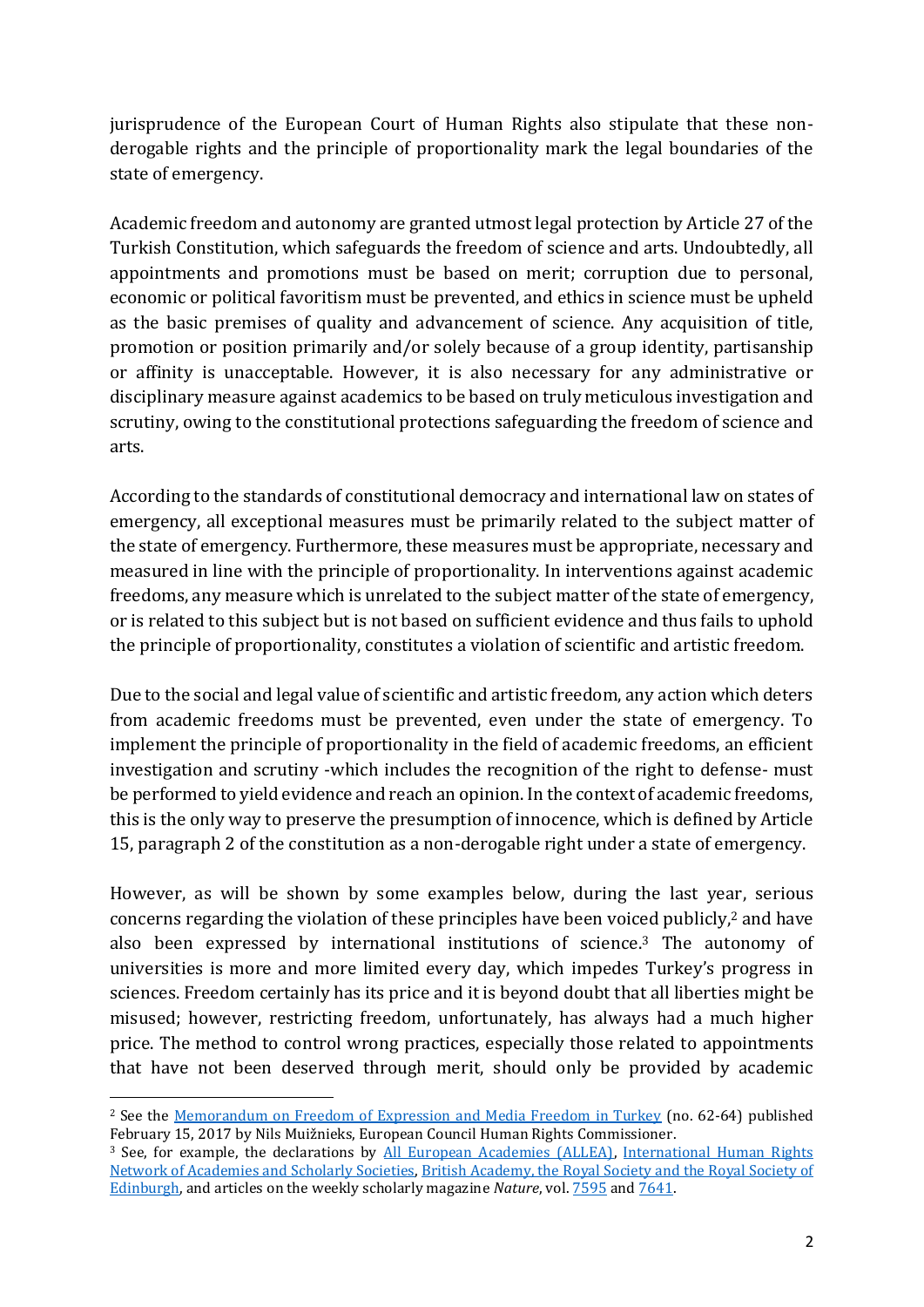procedures. Acts that constitute legal offences should be investigated by legal authorities. Everybody is innocent unless proven guilty by the due process of the law at a court. Given that the procedures whereby universities and academics make their own decisions are blocked, centralized governance gains power and a culture of surveillance prevails, creativity, which is the most important vein for the development of science, is impeded. This has a high price which is always paid by the society.<sup>4</sup>

## **A. Universities Closed and Academics Removed from Office Through Decrees with Force of Law under State of Emergency**

With the State of Emergency (SE) decree with force of law (DFL) numbered 667, promulgated on July 23rd, 2016, fifteen universities were closed in Turkey. With other DFLs promulgated to this day, 5,644 academics were removed from office; with the inclusion of those who have lost their jobs due to the closing of universities, this number rises to more than 7,800 people. With an administrative act that disregards the presumption of innocence, usually with no investigation carried out about them, a group of highly educated people who should be of greatest value to the country were both dismissed from the academy and deprived of all the tools necessary to produce scientific knowledge. It has been rendered impossible for them to find new employment, a great many of them have been restrained to travel abroad, even the vested rights such as pensions have been taken away from some, violating the universal principle of nonretroactivity in crime and sanctioning. Before evaluating such sanctions, we need to divide the problem of expulsions to two:

# **1. Those Who Had Been Employed in Universities Contradicting the Principle of Merit**

The main aim in the establishment of the Science Academy, Turkey has been to advocate the universities to be built solely upon merit and success. Thus, the Academy has no intention to defend persons who have acquired/been brought to their position in the university through methods contradicting these principles. Yet the source of the problem should be justly put. While the number of universities founded in Turkey in about eighty years, from the establishment of the republic in 1923 until 2002 is 79; the number of universities founded in the last fifteen years reach about 120.<sup>5</sup> It is impossible to qualify this as a 'development'. It was obvious that it was not likely to have the faculty employed in all these universities trained in such a short time. The university circles have often warned the government that such an uncontrolled growth would bring along unhealthy structures and employment based on favoritism. Instead of educating and training the

<sup>4</sup> On the relationship between academic freedom and autonomy, and scientific production and progress, see Science Academy's report on Freedom [of Expression, Science and Social Development](http://en.bilimakademisi.org/wp-content/uploads/2016/04/Freedom-of-Expression-Science-and-Social-Development.pdf) and Academic [Freedoms Report 2015-16](http://en.bilimakademisi.org/wp-content/uploads/2016/10/The-Science-Academy-Report-on-ACADEMIC-FREEDOMS-2015-2016.pdf) (note 1): p. 2 and 5 ff.

<sup>5</sup> We cannot provide concrete numbers as some of the fifteen universities that have been closed with Decree no. 667 have later reopened under different names in one form or another.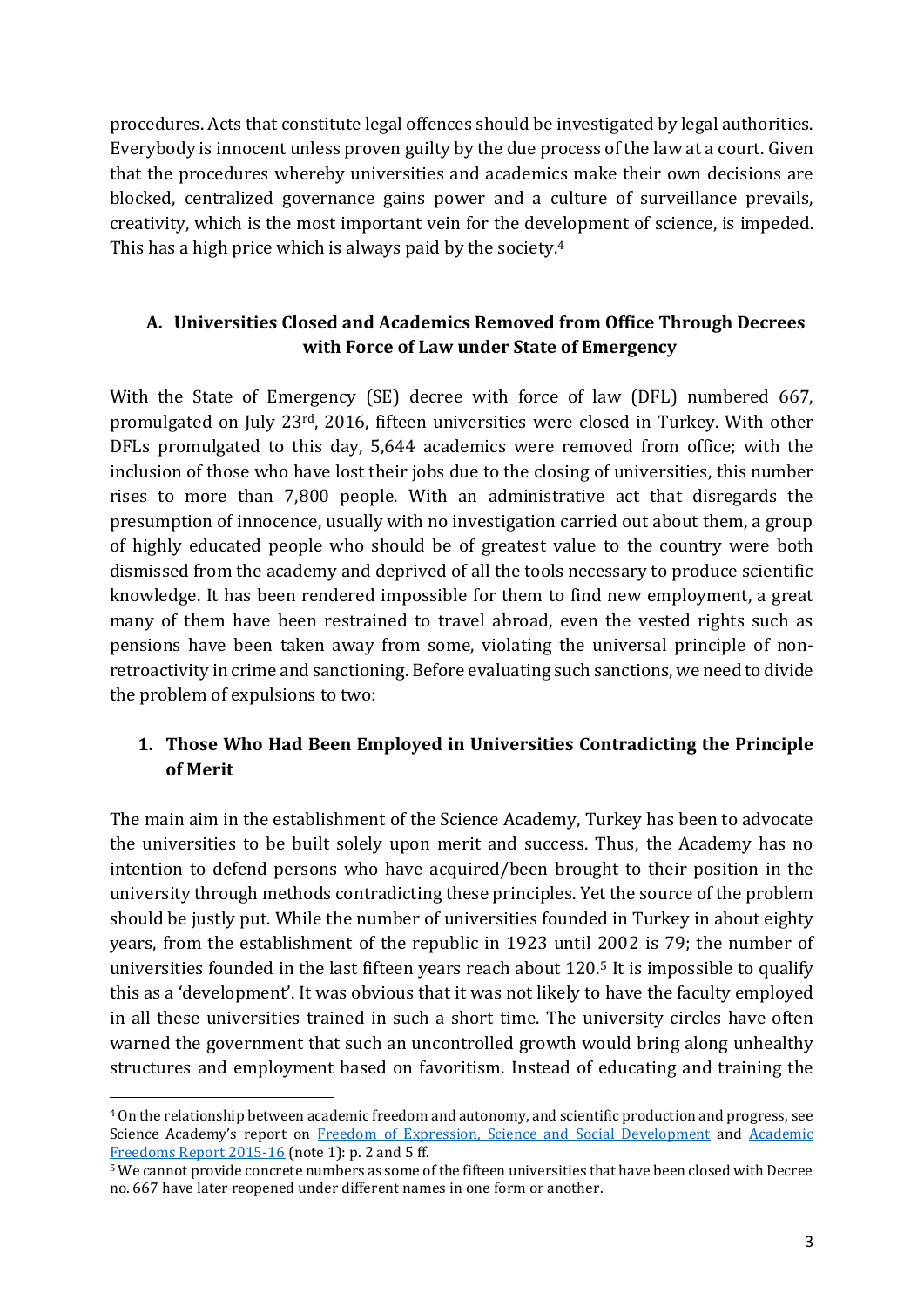staff in advance or simultaneously with the establishment of these universities, no control was exercised, leading the term 'signboard universities'<sup>6</sup> to be coined during the process of opening universities like 'building an airport in each province.' What we experience now is a terrible consequence of the above-mentioned policies.<sup>7</sup>

However, trying to correct a mistake with another mistake, closing down universities with Decrees in complete disregard of the principles of rule of law, banishing thousands of people from profession and causing injustice towards the students, is not the solution to the problem. This approach can only aggravate the problem and it shows that the university culture, with the logic it has been built upon for centuries, is not understood at all.

Actually, what we see now has great similarities with the effects of the intervention to the Turkish Academy of Sciences (*Türkiye Bilimler Akademisi*, TÜBA) in 2011, again with a DFL. This intervention had constituted the raison d'etre for the establishment of the Science Academy. With the adoption of a system whereby the members of TÜBA are appointed by institutions directly controlled by the government and the principle of merit brushed aside, the scientific autonomy of TÜBA was rendered moot. Even if the appointed persons thoroughly deserve being members to a science academy, the method of appointment itself has made their membership questionable. Indeed, the fact that forty people have been silently 'removed' from membership and associate membership of TÜBA following the coup attempt in July 15th, 2016, is another reflection of the same mistake. Academies whose members have been appointed by political powers because these powers see them as 'scientists', and then removed from their offices when they later fall into disfavor, do not comply with any definition of a 'science' academy. Just as the fact that, any place where more than seven thousand faculty members have been removed from office with an administrative decision, without any disciplinary procedures and fair trial, cannot be called a 'university'. Institutions of science can reach a high scientific standard and maintain it only when they are free of non-academic outside interference. Although it can hardly be argued that universities have always been successful in reaching such a high standard, limiting their institutional liberty and inserting a central, political administration in its place will certainly erase even the last chance of becoming successful research institutions. There seems to be no example in history that constitutes an exception to this claim.

#### **2. Those Who Have Been Sanctioned for Exercising the Right to Free Speech**

<sup>7</sup> Another consequence of this unstructured growth has been the serious increase of plagiarism in theses written in Turkey. For the results of a research carried out by Boğaziçi University, see *Toprak,* Lisansüstü Öğretimde Akademik Yazım - Turnitin Örnekliğinde

[\(http://www.icqh.net/publication\\_folder/icqh/icqh2016.pdf](http://www.icqh.net/publication_folder/icqh/icqh2016.pdf) ), pp. 510-514.

<sup>6</sup> See, for example: [https://www.dunya.com/egitim/tabela-universiteleri-mezun-vermeye-basladi-haberi-](https://www.dunya.com/egitim/tabela-universiteleri-mezun-vermeye-basladi-haberi-212870)[212870](https://www.dunya.com/egitim/tabela-universiteleri-mezun-vermeye-basladi-haberi-212870) ;<http://www.milliyet.com.tr/yazarlar/abbas-guclu/3-yeni-universite-daha--2471349/>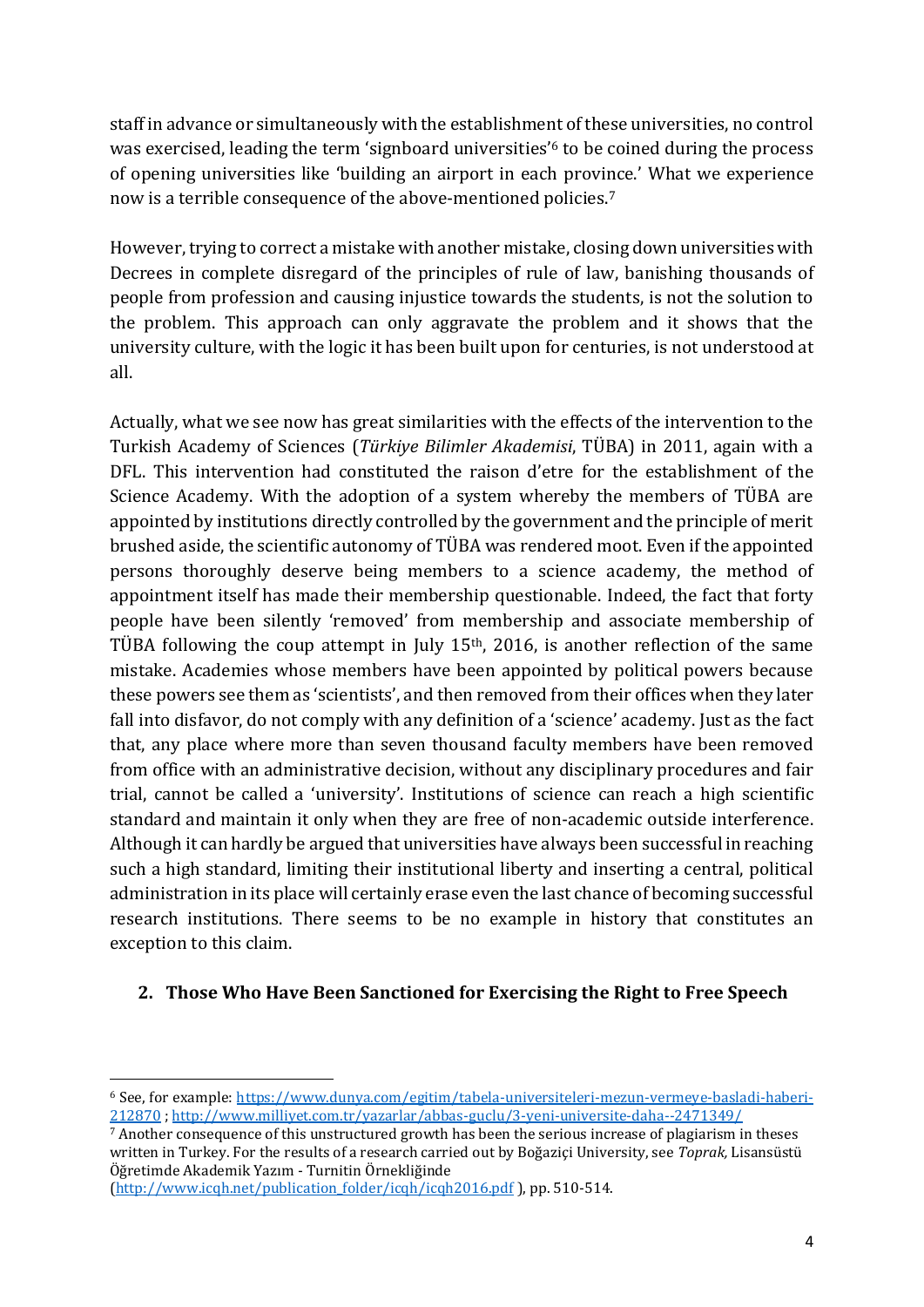Among those who have been removed from their office in universities and suffered some other sanctions with DFLs following July 15th, 2016, are academics who are known as 'The Academics for Peace.' Because of a petition, they had signed in January 2016, these people had various disciplinary proceedings against them, with continuing legal cases for some. As said in previous two declarations<sup>8</sup> by the Science Academy, in a democratic society it should be out of question to create excuses for, defend, praise or promote violence, animosity and hatred. However, in democratic societies it is also a must to defend free speech, and the right to free speech includes critical expressions as well as simple and neutral explanations of ideas, which allow the public opinion to shape freely. As the Constitutional Court has expressed in its legal opinion upon an individual application on April 16, 20159:

*"In general, in applications concerning the freedom of expression, an assessment has to be made as to whether the expressions in question praise violence, incite individuals to employ methods of terror or in other terms, encourage and provoke hatred, revenge or armed resistance. (…) Opinions which may be unpleasant for public authorities or a sector of the society cannot be limited as long as they do not incite violence, legitimize acts of terror and foment feelings of hatred."*

Thus, even if an expression is not accepted, even if it is found hurting or irritating, signing a petition is not a crime in Turkish law unless it contains solicitation for violence. While disciplinary proceedings against these academicians were going on, and while there was a scheduled meeting in the Council of Higher Education (YÖK) High Commission on Discipline to be held on July 20<sup>th</sup>, 2016 (five days after the coup attempt), it is absurd to claim any relation between these academics and the coup attempt. However, with the decrees with force of law issued after July 15<sup>th</sup>, 2016, they have been claimed to be in relation with the attempted coup and received the same sanctions with all coup attempters. Treating individuals who have used their right to democratic opposition in the same level with organizations intended to destroy the constitutional order, unfortunately, weakens the struggle against terrorist organizations, and lessens its cogency.

#### **3. The Unconstitutionality of the Sanctions**

 $\overline{a}$ 

As stated above, the scientists who have been removed of their offices in the universities have been deprived of all means to continue their scientific activities. While the trial process is still going on, while the final judgment orders have not yet passed for anybody, no state of law pursues sanctions as harsh as dismissal from civil service, ban on the use of any titles, a projection that the person shall never be employed in civil service again,

<sup>&</sup>lt;sup>8</sup> Please follow the links for the **First and [Second](http://en.bilimakademisi.org/the-science-academys-second-declaration-on-freedom-of-expression/)** Declarations on Free Speech.

<sup>9</sup> Application of Bejdar Ro Amed, No. 2013/7363, Date of decision: 16/2/2015, on the official gazette 13/07/2015, no. 29415.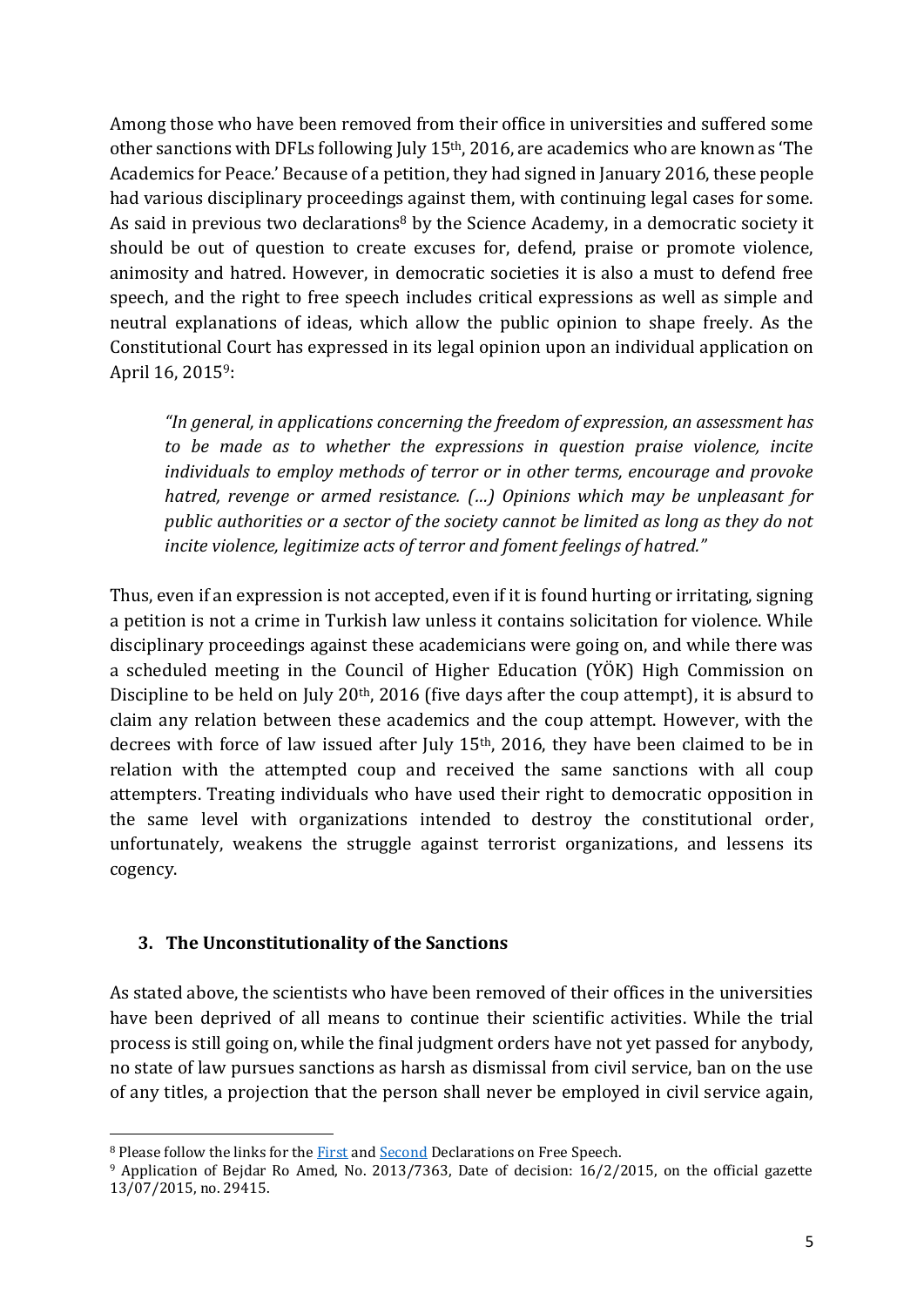removal of pensionary rights, or a ban to travel abroad.<sup>10</sup> Under Art. 15(2) of the Constitution, even during State of Emergency rule, *'no one may be held guilty until so proven by a court judgment.'* Although a *Commission for the Examination of the State of Emergency Procedures* have been established with a Decree of January 23rd, 2017, the number of applications to this commission might reach hundreds of thousands. By the time the commission decides on these applications, justice will be delayed intolerably. On the other hand, according to DFL no 676, art. 4, which is still in place, if the persons '*who are evaluated to have membership to or association or contact with terrorist organizations or any structure, formation or group that the National Security Council has decided to be engaged in activities against the national security of the state*' are staff subject to the Law of Higher Education Staff, then it is possible for them to '*be removed from civil service upon the suggestion of the President of the Council of Higher Education and the decision of the Council of Higher Education.'* Today all academicians are under the risk/threat of the possibility of losing their jobs upon being evaluated to have such a 'contact.'

Another measure that takes an especially hard toll on the academics is that they are prevented from taking the qualifying examination to become an associate professor. According to DFL no. 683, Art. 4,

*'(1) The candidates to associate professorship who have been removed of office, or have been subject to an investigation or prosecution for having, or being evaluated of having a membership to or association or contact with terrorist organizations or any structure, formation or group that the National Security Council has decided to be engaged in activities against the national security of the state, may not continue with the procedures related to their application to associate professorship during the period that they spend out of office, or until the legal investigation or prosecution reaches a result. The application to associate professorship is to be cancelled for those who are removed of civil service or sentenced to imprisonment.'*

1

<sup>10</sup> DFL no 689, art. 1: "(1) Listed in appendix (1), the persons who have membership to or association or contact with terrorist organizations or any structure, formation or group that the National Security Council has decided to be engaged in activities against the national security of the state **have been dismissed from civil service with no further procedure required.** These persons shall not receive specific notifications. Additional procedures related to them shall be built upon specific provisions of law. (2) The persons who are removed from civil service in accordance with the first clause are recalled from office / removed of their titles **without seeking for a verdict of conviction,** and these persons shall not be readmitted to the organizations they work in; **they shall not be re-employed in civil service again,** they may not be posted directly or indirectly into such services; all memberships of these persons to board of trustees, committees, commissions, administrative boards, supervisory boards, liquidation committees and all the like are deemed void. Gun licenses, seamen documents, and pilot licenses belonging to these persons are invalidated and they are evacuated from public houses and foundation lodgings within fifteen days. These persons cannot be founders, partners and employees of private security firms. The relevant ministry or institution that these persons work in/under shall immediately inform the related passport unit of their condition. Upon this notice the **passport unit invalidates their passports**. (3) Those who are removed from civil service in accordance with the first clause **may no longer hold titles** such as ambassador or governor, professional appellations and titles such as undersecretary, district governor and the like, **and may no longer enjoy any rights related to these titles and professional appellations**."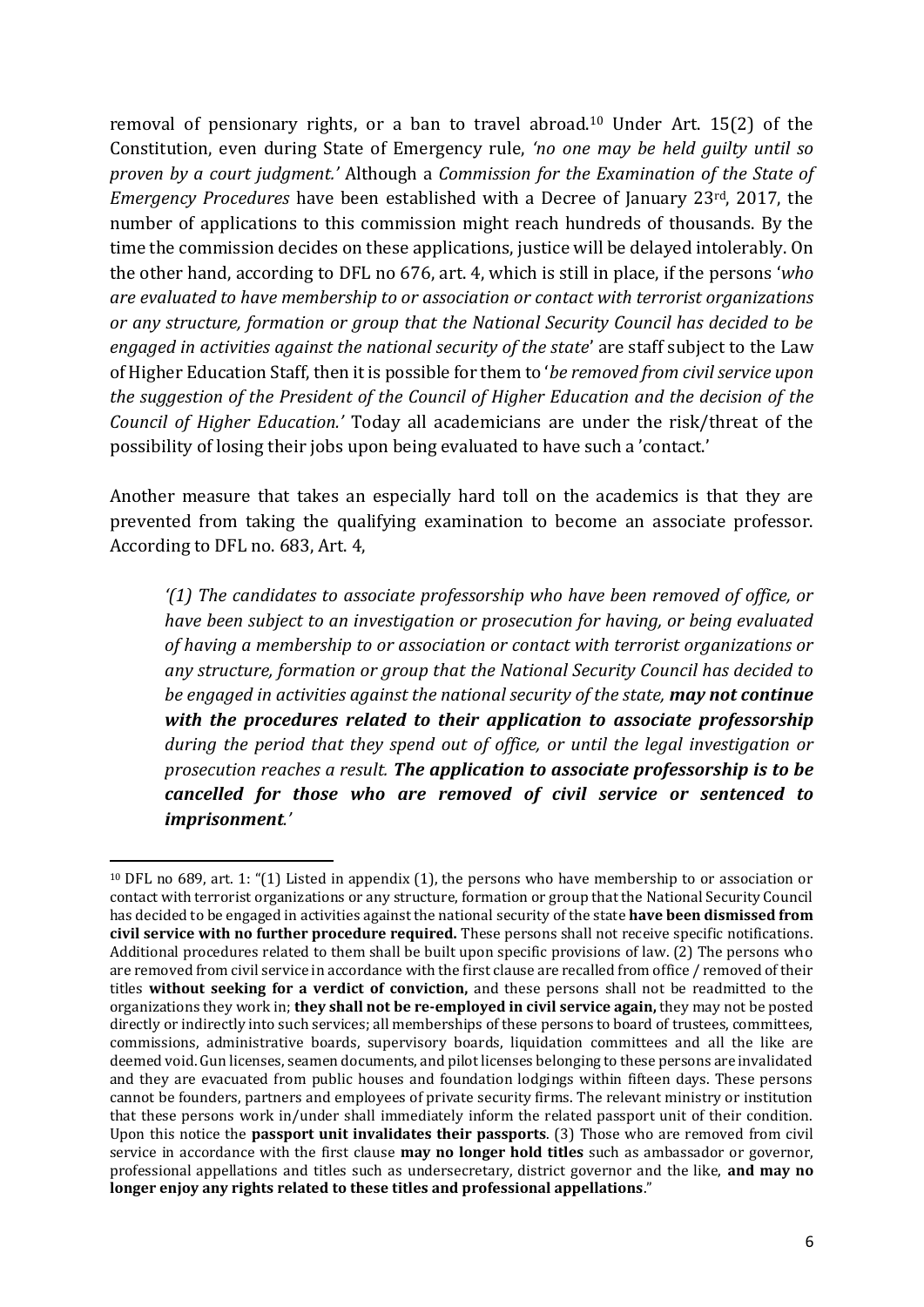Indeed, with this regulation, some young scholars who had even passed the written examinations for promotion, have not been accepted to further proceed with their oral examinations and their academic progress has been brought to a halt. Among those who have not been admitted to examinations for promotion in this way, there are also faculty members who have not been removed from office through DFLs, and who do not have any ongoing investigations against themselves.

The persons whose passports have been invalidated with DFLs are also unjustly prevented from accepting invitations to participate in scientific conferences or to be guest researchers/faculty staff abroad. Among these, there are representatives of Turkey in international scientific associations of various fields of specialization, as well as many young scholars whose graduate or PhD education abroad is thus interrupted.

We would like to quote from the report of the Human Rights Commissioner of the European Council, dated February 15, 2017:

*The aftermath of the 15 July failed coup attempt also had a severe impact on academic freedoms: Close to 4,500 academics were dismissed through appended lists in emergency decrees, without any due process and with no judicial remedy. All deans in Turkey were summarily dismissed, with some subsequently reappointed, and academics were automatically deprived from the right to travel abroad without authorisation. The autonomy of universities was also severely curtailed, abolishing elections within universities and replacing them with direct appointments by the President of the Republic. The Commissioner considers that these developments were a severe blow to another pillar of freedom of expression, namely academic freedom which, as underlined by the ECHR and the Parliamentary Assembly of the Council of Europe, 'should guarantee freedom of expression and of action, freedom to disseminate information and freedom to conduct research and distribute knowledge and truth without restriction'.<sup>11</sup>*

#### **B. Institutional and Permanent Interventions to University Autonomy**

#### **1. Rector Elections**

**.** 

In our 2015-16 Report on Academic Freedoms, against a motion proposed to the Grand National Assembly of Turkey as part of an omnibus law, suggesting to abolish rector elections and determine the rectors through appointment, we had stated that, '*It is very ironical to see MPs, themselves elected by popular vote, to claim that elections are a problemprone method*.'<sup>12</sup> Unfortunately, the content of this legislative motion refused in the National Assembly on August 18, 2016 through the votes of the opposition has now been

<sup>&</sup>lt;sup>11</sup> [Memorandum on Freedom of Expression and Media Freedom in Turkey,](https://wcd.coe.int/com.instranet.InstraServlet?command=com.instranet.CmdBlobGet&InstranetImage=2961658&SecMode=1&DocId=2397056&Usage=2) no 64.

<sup>&</sup>lt;sup>12</sup> [The Science Academy Report on Academic Freedoms 2015-16,](http://en.bilimakademisi.org/wp-content/uploads/2016/10/The-Science-Academy-Report-on-ACADEMIC-FREEDOMS-2015-2016.pdf) p. 8.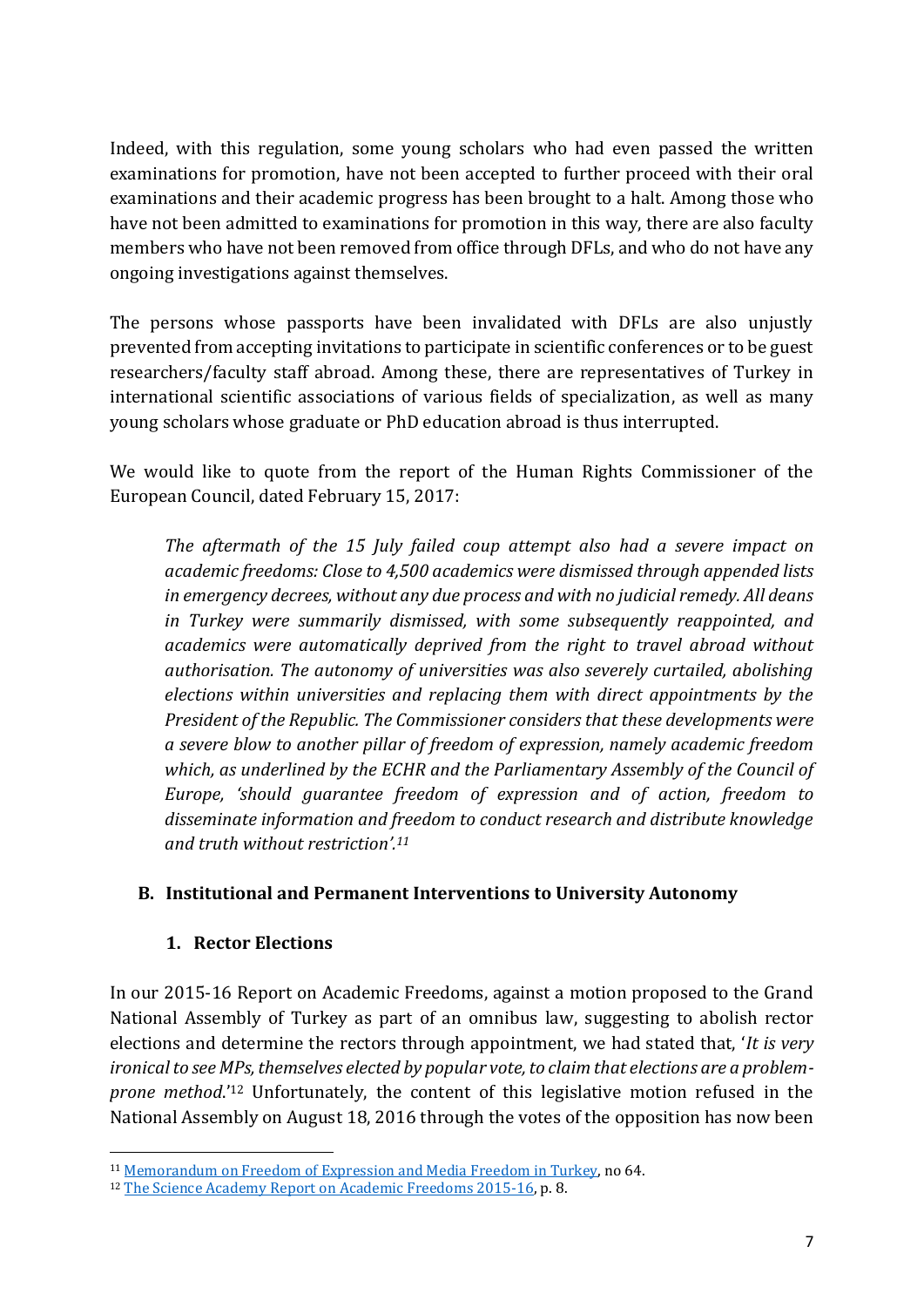legalized through Decree no 676 in the State of Emergency, inflicting a heavy blow to university autonomy. According to Art. 121 of the Constitution, 'During the state of emergency, the Council of Ministers meeting under the chairmanship of the President of the Republic, may issue decrees having force of law **on matters necessitated by the state of emergency**.' It certainly remains unclear how rector elections had any influence on the developments leading to the declaration of a state of emergency. It is also inexplicable how a motion that has just recently been refused in Parliament, can be put in force by way of a Decree. Be that as it may, from now on, the rectors of public universities will be appointed by the President of the country from among the three candidates selected by the Council of Higher Education, and the rectors of foundation universities will again be appointed by the President from among the three candidates proposed by the university's board of trustees after being approved by the Council of Higher Education.

Immediately after this regulation was put into force rectors in many state and foundation universities were appointed by the new method. The Council of Higher Education has not taken account of previous election results in state universities leading to appointment as rector of people who were not candidates in the elections by faculty, or who were not even a member of that university. The Council of Higher Education has in some cases not approved the candidates proposed by board of trustees of foundation universities. For the time being many of the rectors are still only acting rectors.

# **2. Disciplinary Regulations**

Again, in our 2015-16 Report on Academic Freedoms, we had declared that 'I*n case the draft law amending the articles on disciplinary infractions in the Law no. 2547 on Higher Education is passed by Turkish Grand National Assembly, the academic and organization autonomy of universities will be dealt a severe blow. These new disciplinary regulations are in continuation of the repressive tradition established in our country in 1980. On the one hand, universities' power to perform disciplinary investigations as independent legal entities is partially transferred to Council of Higher Education, on the other hand, academics' freedom of expression is limited in an unconstitutional manner*.'<sup>13</sup> Unfortunately, all the regulations of this draft law have been legalized through an amendment of the Law of Higher Education in December 2016. <sup>14</sup> We feel the need to repeat our evaluations on the draft law in last year's report.<sup>15</sup>

Article 53 of the Law on Higher Education concerns disciplinary penalties and lists the misdemeanors which require warning, reprimand, forfeiture of payment, suspension of promotion, dismissal from academic profession or dismissal from public service. It immediately strikes the eye that the list of these misdemeanors is described as "in

**<sup>.</sup>** <sup>13</sup> Ibid, p. 9.

<sup>&</sup>lt;sup>14</sup> Decree with the Force of Law on the Organization and Duties of the Ministry of National Education and the Law on Changes in Some Laws and Decrees with the Force of Law, 9 December 2016, The Official Gazette, no. 29913.

<sup>&</sup>lt;sup>15</sup> [The Science Academy Report on Academic Freedoms 2015-16,](http://en.bilimakademisi.org/wp-content/uploads/2016/10/The-Science-Academy-Report-on-ACADEMIC-FREEDOMS-2015-2016.pdf) pp. 9-10.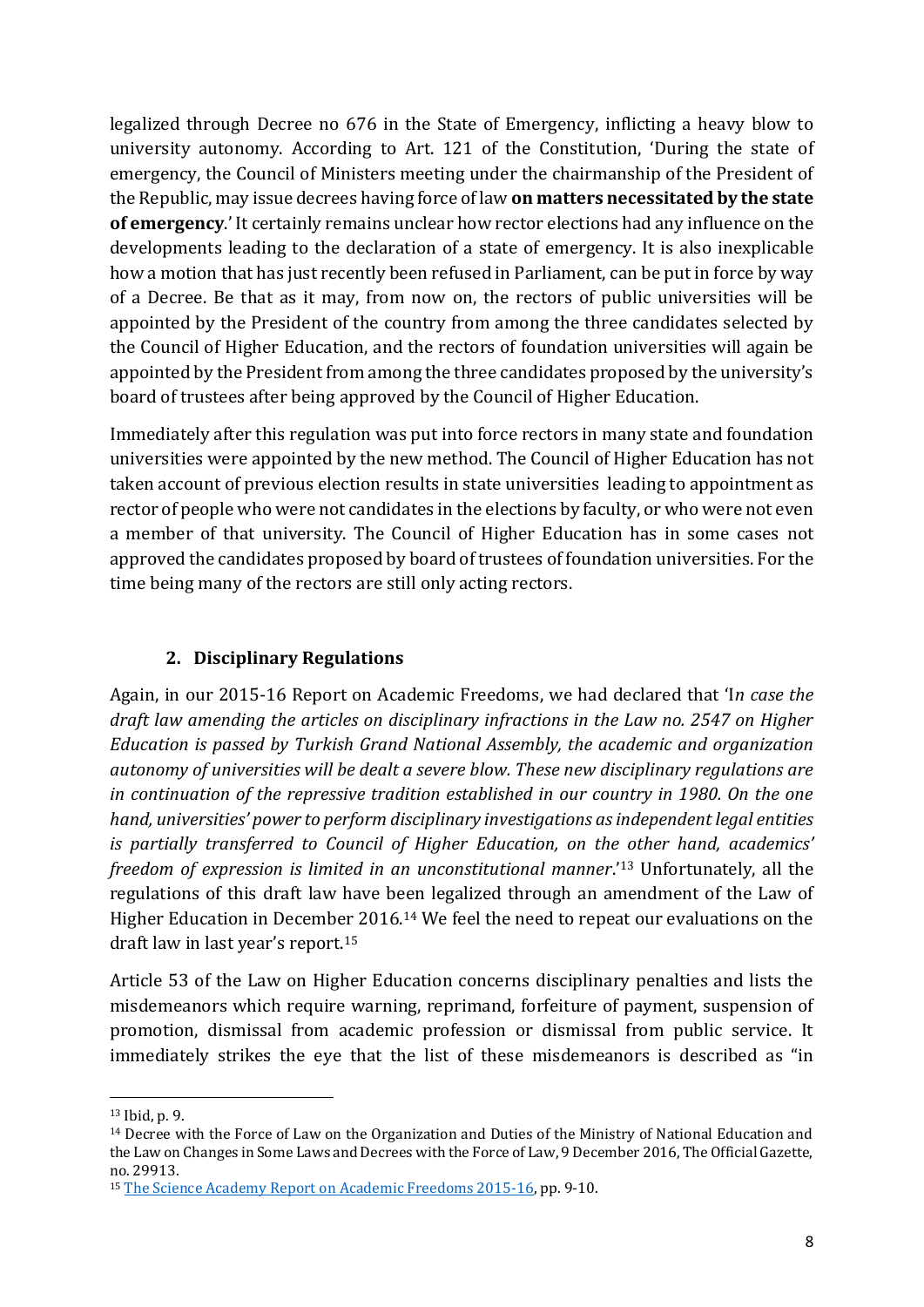addition to those acts listed in the Law no. 657". That is, faculty members will be subject to the list of ordinary administrative offenses plus those specifically introduced for them. Since Article 1 of the Law no. 657 on Public Services clearly stipulates that university employees are subject to their special law, it is difficult to understand why a reference has been made to the Law no. 657 as regards the list of offenses. The job descriptions of faculty members and civil servants are not the same, and the expectations from them are different. Faculty members are expected to produce scientific studies in their areas without any pressure or limitation. Faculty members do not perform state services in a hierarchical, top-down manner. It would be meaningful to take a look at some of the misdemeanors described in the Law no. 657 to see the oddities which will be caused by the merger of these two categories of employees (Article 125):

- $\bullet$  Displaying conduct and attitudes unbecoming a civil servant  $(A, e)$
- Disrespecting a superior with conduct and attitudes in the exercise of duties (B, c)
- Acting in a way that damages the prestige and trustworthiness of civil servants outside of service (B, d)
- Objecting to the orders given  $(B, j)$
- Providing information or making announcements to the media, news agencies, radios or TVs without authorization (B, m)
- Verbally disrespecting a superior in the exercise of duties  $(C, e)$
- Acting in a way that damages the prestige and trustworthiness of civil servants during service (C, ı)
- Displaying conduct and attitudes which could jeopardize the state's prestige or civil service's reputation while abroad (E, j)

These and similar disciplinary offenses are ambiguous and open-ended in nature and therefore can only serve to apply pressure on faculty members, and should have no place in a university system at world standards. On the other hand, the definitions of disciplinary offenses added to the Law no 2547 especially for university members (Article 53) include the underlined ambiguous phrases, which again can be very easily misused:

- Conducting activities for a political party or engaging in propaganda for a political party within institutions of higher education (b, (2), n))
- Discriminating individuals on the basis of language, race, gender, political thought, philosophical belief, religion or denomination, or displaying behavior aiming for individuals' advantage or disadvantage, in the exercise of duties (b,  $(4)$ , h))
- Displaying dishonorable or shameful actions unbecoming a public servant or faculty member (b, (6), c))

Another important regulation comes about on the effect of legal decisions regarding disciplinary penalties. According to the newly introduced last paragraph of Article 53/C: '*In case a disciplinary penalty is invalidated through court decision a new disciplinary*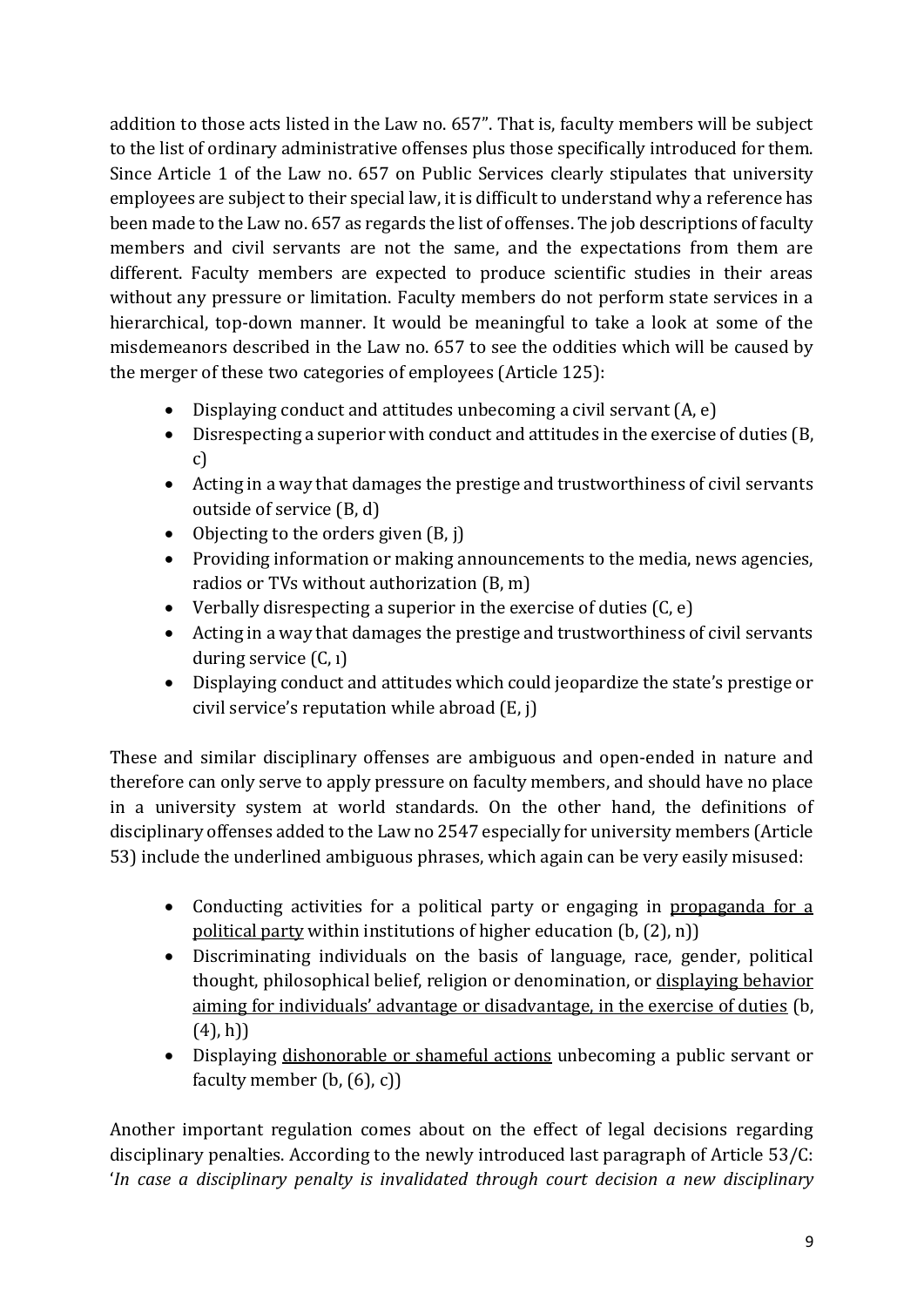*penalty may be established with due consideration of the justification of the court decision; in case the court decision reaches the relevant administration before the term of limitation has elapsed the new penalty may be established either in the remaining period, or in case the term of limitation has expired or there is less than three months to its expiration it can be established the latest in three months' time.*' This regulation should be interpreted in a narrow sense: in case the court decides that the offense subject to disciplinary punishment should have a lesser penalty, only this lesser penalty can be applied. It should not be possible to issue a new disciplinary punishment when a penalty is invalidated e.g. due to the finding that the offense has not been committed at all, or there has been an irregularity during the disciplinary investigation, or the right to defense was not granted etc.

A final serious amendment to the law is that, through the newly-added Article 53/Ç, the authority to give disciplinary penalties is re-organized. Here, the universities' authority to conduct a disciplinary investigation and implement disciplinary penalties on their own academic staff is partially delegated to the Chairperson of the Council of Higher Education, who bears the title of disciplinary supervisor (clause e). '*For offences that necessitate the penalties of wage or pay cut, suspension of promotion or cut in more than one wage, and dismissal from academic profession or dismissal from public service, the Chairperson of the Council of Higher Education, holding the title of disciplinary supervisor, may directly start an investigation*'.

Needless to say, these regulations constitute extremely serious blows to university autonomy. These are also in direct conflict with the rules of academic freedom and professional ethics, stated in 1997 in UNESCO's Recommendation Concerning the Status of Higher-Education Teaching Personnel.<sup>16</sup> Turkey will suffer the result of these attempts of binding universities to a central authority and thus redeeming a civil servant mentality dominant over the academy, as a decrease in original scientific production and loss of reputation in the world.

# **3. Central Power of Decision on Specialization**

Through Article 13 of the "Law Amending Some Laws and Decrees with Force of Law in Order to Develop Industry and Support Production" <sup>17</sup>, an addition was made to The Law of Higher Education no 2547, giving another duty to the Council of Higher Education. Now the Council of Higher Education has the authority to '*(4) Carry out work towards specialization of institutions of higher education and make decisions to this end.*' It certainly is a desirable end for each university to specialize in line of its own equipment, abilities, human resources, local, national and international relations of research, and vision of education, thus creating a differentiation among universities. However, this needs to be done through the universities' own choices. It seems problematic to try to accomplish

<sup>16</sup> See [http://portal.unesco.org/en/ev.php-URL\\_ID=13144&URL\\_DO=DO\\_TOPIC&URL\\_SECTION=201.html](http://portal.unesco.org/en/ev.php-URL_ID=13144&URL_DO=DO_TOPIC&URL_SECTION=201.html)

<sup>17</sup> Law No. 7033, Date of Acceptance 18/6/2017.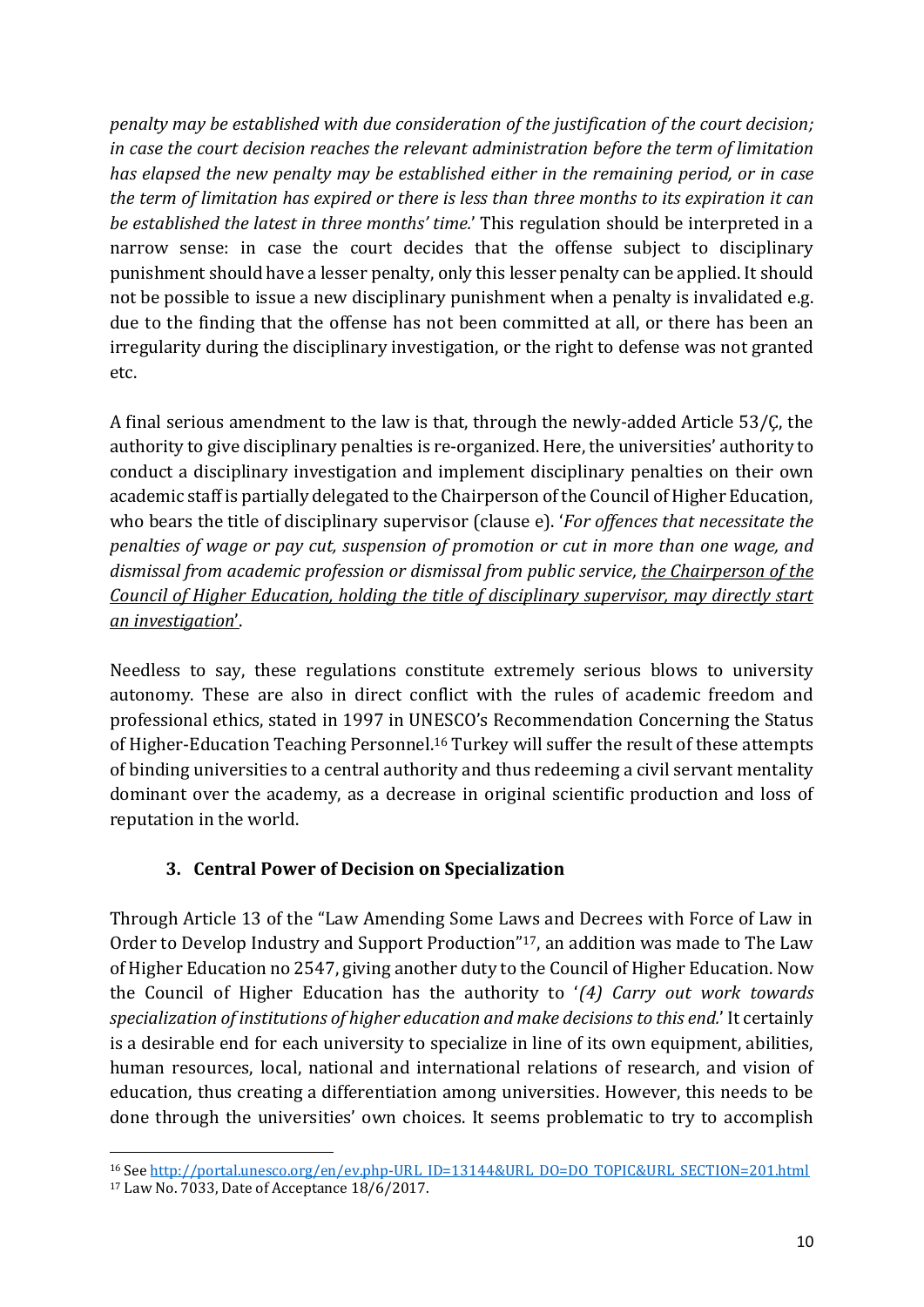such a specialization through the central authority of the Council of Higher Education. It is too early to predict how this authority will be exercised. The justification of the article is as such:

*"With this article, it is foreseen to enable our system of higher education to specialize in various fields, defining it in line with international standards and our national policies of education, science and technology and thereby making regulations to provide and increase in the contribution of our institutions of higher education to the qualified employment needed in region and sector-oriented productive processes."*

# **4. Evaluation**

All these regulations show that the political power does not trust at all the academic staff, which are the country's most qualified labor force. The opinion on them must be that they are not able to elect their own rectors properly, and they cannot decide on their own research priorities and fields of specialization adequately, thus it is preferred that this work is carried out by the central authority. It is also obvious that academic staff is viewed as a potentially criminal group whose field of liberties should never be left too broad, as these people can only be controlled through a regime stricter than that applied to civil servants.

But the meaning of university autonomy is that each university makes its own decision on its research and education policies, evaluating its contribution to society through its own traditions and abilities. Autonomy is not an abstract embellishment but a must for a country to produce science and technology, to develop socially and economically and of course, to maintain democracy with new ideas. The point here is obviously not whether a rector is elected by academic staff or appointed through the board of trustees. The crucial issue is whether each university has a word in finding its own rector. Universities are not autonomous if they cannot choose their president by means of their own organs, through an assessment process based on their own traditions and methods, but if instead the president is appointed by a central government, in a hierarchical manner.

Merit, freedom and integrity are the basic principles which ensure that research and education at universities are carried out in a creative atmosphere conducive to new ideas. A country's best-educated, expert work force must be trained to do their job well, and to employ their mind and will in an honest manner. For this, universities must have an institutional culture that upholds scientific values. Each university must be able to decide on how and by whom it will be managed, according to its own traditions and methods based on its research and education priorities.

Of course, the universities who lack strong traditions may have chosen the candidates of factions and schisms instead of what is good for research and education. Such examples,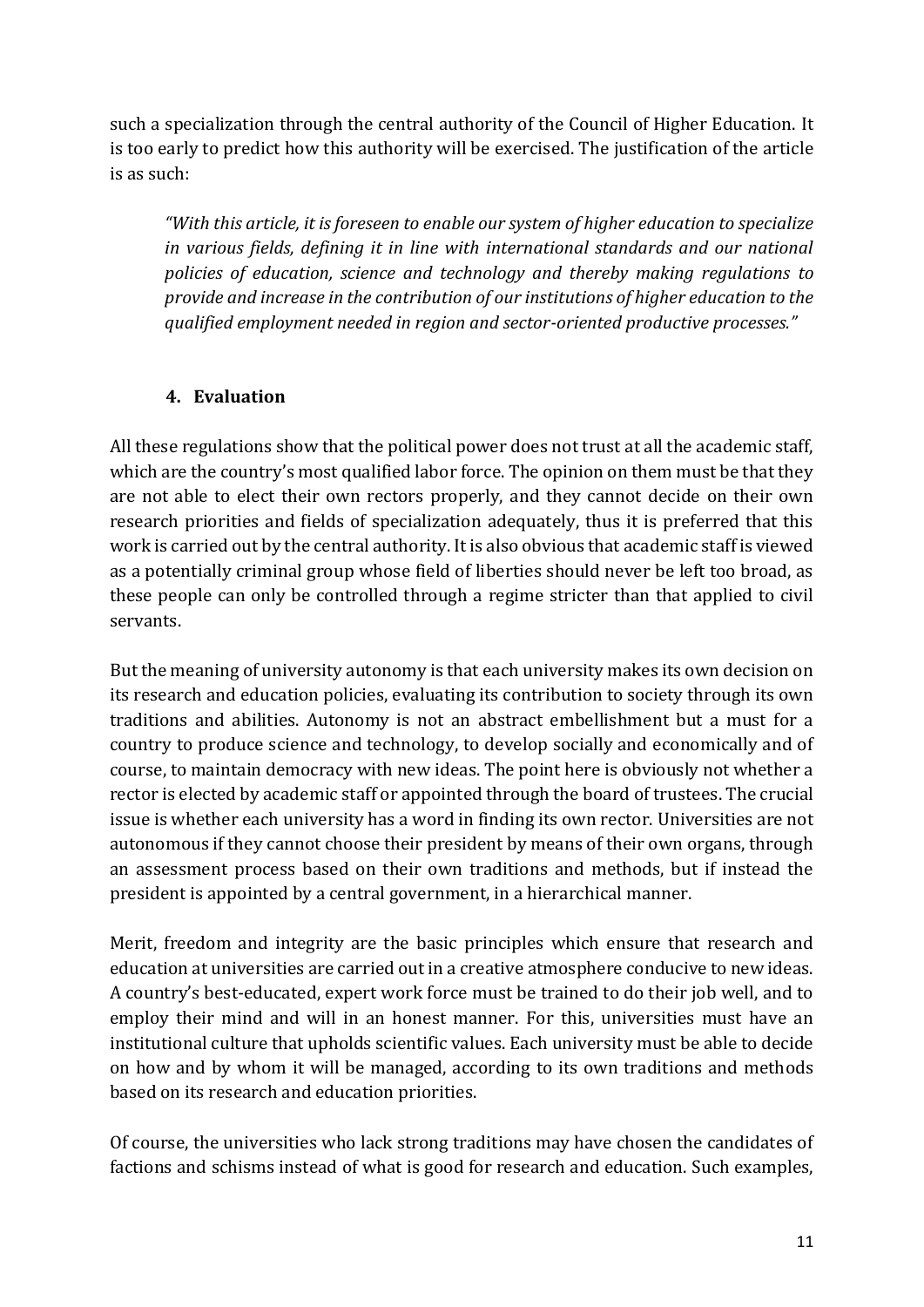however, do not mean that all universities should be deprived of the right to elect their own directors. It only means and shows that choices that are not based on the principle of merit give bad results. Universities with strong traditions have made well decisions on who are to govern them and this is how they have continued to develop as prestigious and productive institutions.

On the other hand, if appointments are made, disciplinary investigations carried out, and research priorities determined by a central authority away from the university, the result will certainly always and *definitely* be destructive for *all* institutions. Because the central authority cannot evaluate the institutions or individuals, it does not have any knowledge about them and inherently has the risk to make decisions according to its own political agenda, choosing those who would obey it and punishing those who will not. In a world where society, economy and technology develop in such an enormous speed, leaving to the central authority to decide how institutions, and even highly distinguished scientific bodies like universities, are to carry out their work means that everything is left at the hands of the infallibility of this authority. This contradicts with democracy and reason.

## **C. TÜBİTAK: A Scientific Institution Moving Away from Objectivity**

The text below has been sent by the Presidency of the Scientific and Technological Research Council of Turkey (TÜBİTAK), to the editors of all scientific journals in the country, on 17.03.2017:

*"Need has arisen to inform the editors-in-chief, editors, assistant editors, peer-review board members of all journals accepted to / under evaluation for ULAKBİM TR Citation Database and all journals enjoying ULAKBİM DergiPark service. Among those who work for the journals, in case there are persons removed from civil service or suspended from duty, the responsibility is on the journals to re-evaluate the positions of these persons and to take the necessary steps towards those who have been sanctioned; it is important that the changes to take place on this matter are reported to ULAKBİM Cahit Arf Information Center (CABİM) Vice Directorate. 18*

In addition to this official script, written and oral complaints about the Council also show that the academics who have taken part in or supported by TÜBİTAK projects, and those who have taken grants/scholarships from the council are getting blacklisted; when there are negative opinions about them (even though there are no decisions of suspension or removal from office), their scholarships are cut with no explanations, or they are orally asked to leave/quit their projects. Those whose advisors are found 'unfavorable' are again orally 'warned' to work with another advisor. The demands that such notices are made in written form are met with refusal.<sup>19</sup>

 $\overline{\phantom{a}}$ <sup>18</sup> No: 88171678-806.01.05-E.66958, Subject: On SE procedures and publications.

<sup>19</sup> Due to these practices of TÜBİTAK, the *Centre National de la Recherche Scientifique* of France has decided to revise their joint projects with TÜBİTAK. Please click for the text.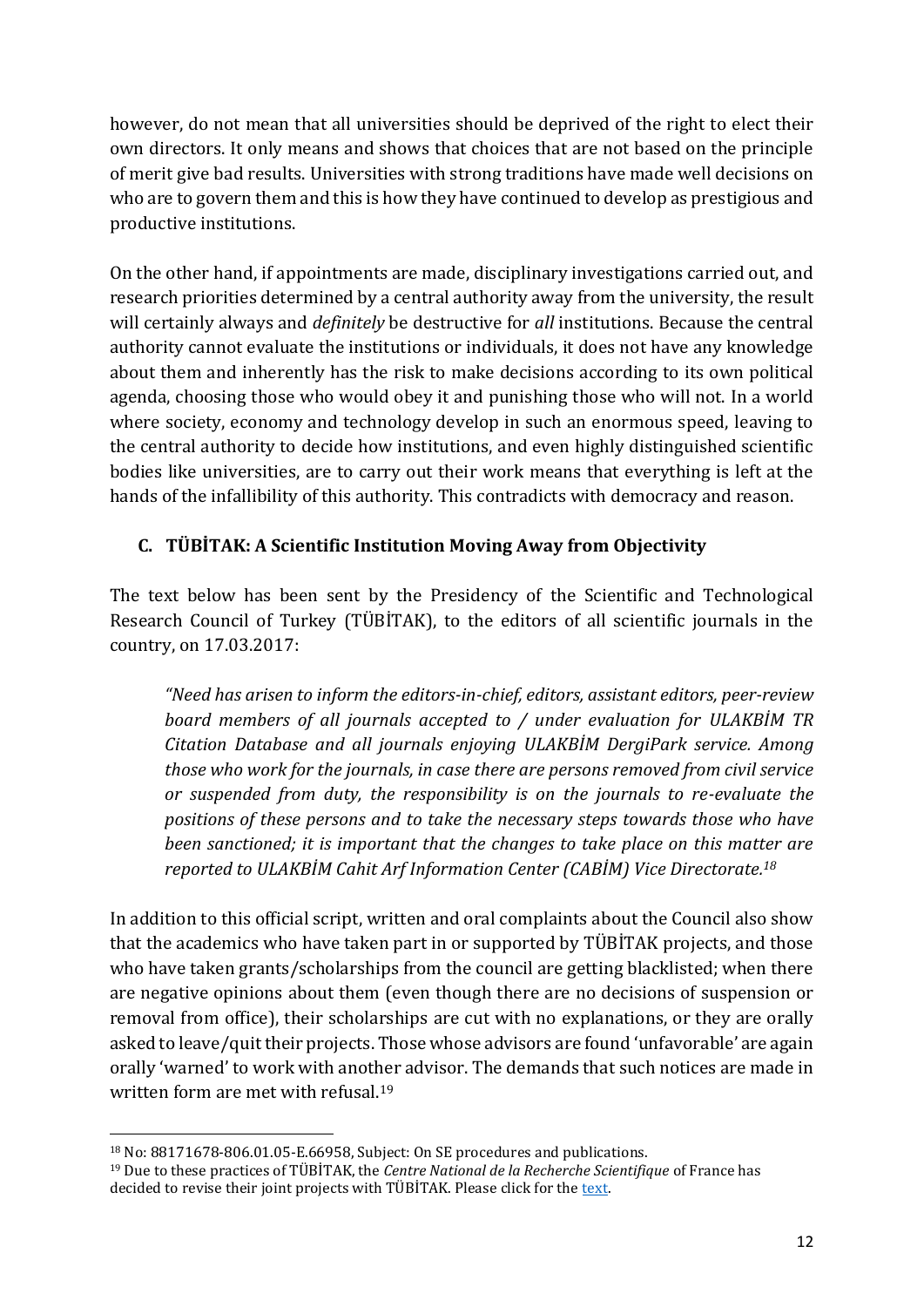TÜBİTAK is an institution of science which needs to maintain a non-discriminatory relationship with all scientists of Turkey, giving regard to the universal and constitutional principle of the presumption of innocence when those in question have no final conviction. As a fundamental principle, the sanctions to be applied in case the law is transgressed may only be legal sanctions. A Council of Science should only be applying sanctions if the principles of academic ethics are transgressed. As many other decisions and regulations mentioned in this report, it is yet another heavy blow to the development of science in Turkey to close down research channels, cut funds or prevent publication of research of scientists in academic journals when they had not violated any principles of academic ethics.

## **D. Blocking Off the Wikipedia Website**

Wikipedia is a web site featuring over 30 million images for educational purposes, written content enough to fill 1000 volumes each with 1200 pages and over 4.5 million articles in its English version only, which puts all this information at the service of humanity totally free-of-charge. Wikipedia does not have any shareholders or sponsors, and the data it generates is not employed for commercial purposes. Yet, according to February 2017 data, it ranks 5th among the most visited web-sites in the world. <sup>20</sup> The reason for this is the fact that Wikipedia unconditionally offers "information" to everyone -including people in the remotest corners of the world without internet access, by means of special social responsibility projects. In 2015, when Wikipedia received the prestigious Erasmus Prize, which recognizes those who make an exceptional contribution to culture and society, the reason for this decision was explained as follows: <sup>21</sup>

"*Wikipedia received the Erasmus Prize because it has promoted the dissemination of knowledge through a comprehensive and universally accessible encyclopaedia. To achieve that, the initiators of Wikipedia have designed a new and effective democratic platform. The prize specifically recognised Wikipedia as a community a shared project that involves tens of thousands of volunteers around the world who help shape this initiative. […] With its worldwide reach and social impact, Wikipedia does justice to the idea of a single yet diverse world. It is a digital reference work available in various languages, undergoing permanent development. Through its open character, Wikipedia highlights how sources of knowledge are not neutral and must always be weighed. With its critical attention to text, sources and the expansion of knowledge, Wikipedia reflects the ideas of Erasmus, the world citizen after whom the prize is named."*

As indicated above, Wikipedia's contributors are tens of thousands of volunteers who hail from all over the world. Undoubtedly, the effort to create a democratic platform and

<sup>20</sup> <http://www.alexa.com/topsites>

<sup>21</sup> See: Erasmus Prize – [Former Laureates](http://www.erasmusprijs.org/Prijswinnaars?itemid=6E14E89A-B503-03A7-788280E2CD593D04&mode=detail&lang=en)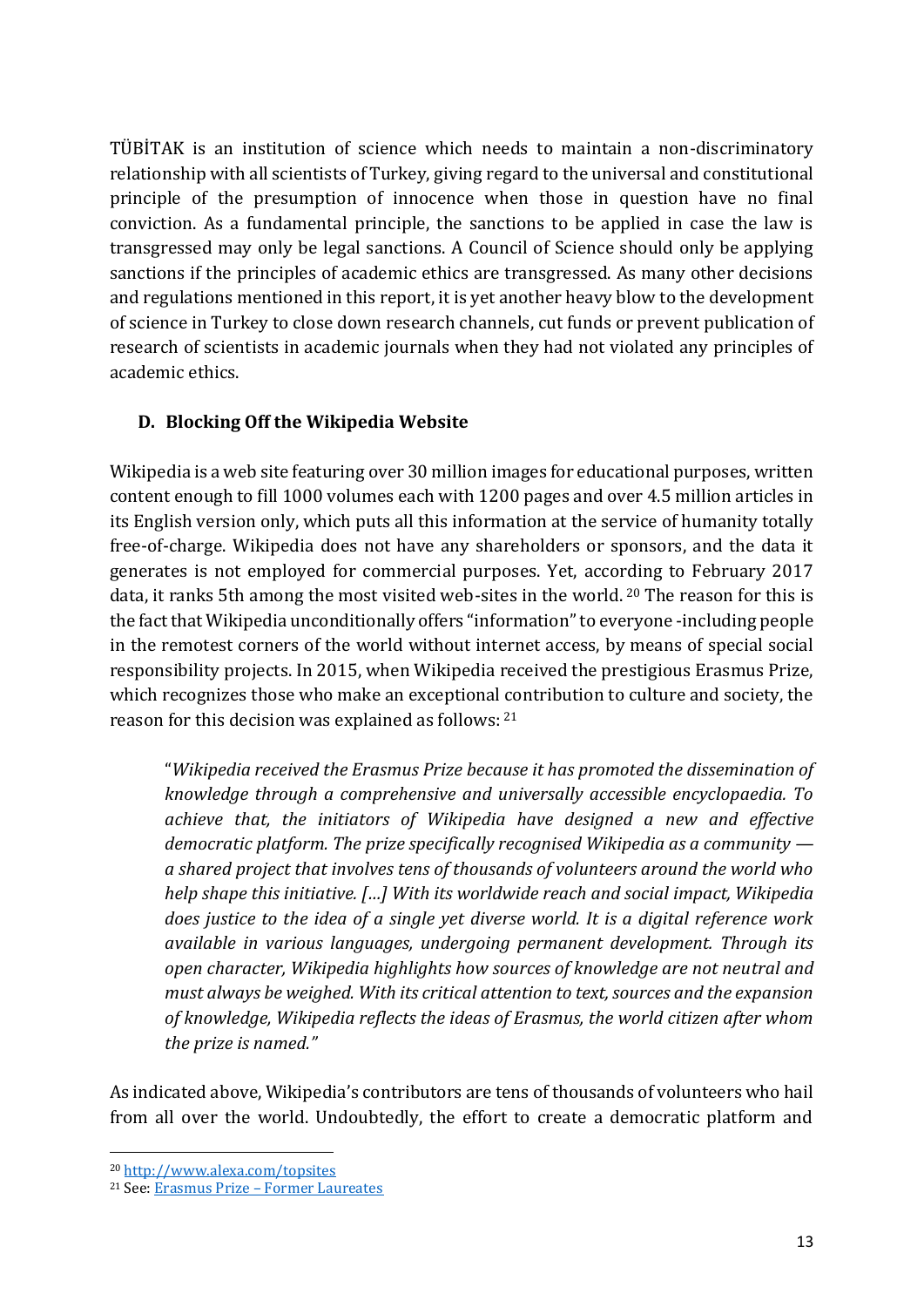ensure everyone's contribution to the formation of a worldwide treasure trove of information can occasionally result in articles lacking the necessary depth and scientific rigor. Wikipedia's policy is to resolve such problems again by participatory methods open to everyone's contribution, that is, by holding discussions through other contributors' corrections / additions to the article in question, and making the necessary changes through a consensus based on evidence. On the other hand, in recent years, an increasing number of universities, libraries, museums and similar institutions support Wikipedia by sharing their resources.<sup>22</sup> However, without doubt, there are and will always remain a number of inadequate and deficient articles. Nonetheless, these shortcomings cannot be used as a pretext for banning within the boundaries of the Turkish Republic such a comprehensive source of information that strives to forge the shared heritage of humanity.

The limit to express and disseminate opinions has been clearly expressed in another decision of the Constitutional Court, dated 24 February 2016:<sup>23</sup>

*"The freedom of expression is one of the pillars of a democratic society, and an indispensable condition for individuals' development and self-realization. The creation of social and political diversity requires the peaceful and free expression of every idea. [...] As frequently stated in numerous rulings by the ECHR, for freedom of expression to fulfill its social and individual functions, not only those 'news' or 'ideas' considered positive, correct or harmless by the society and state, but also those which may be deemed negative, incorrect or disturbing by the state or some section of the society should be expressed freely, and individuals should be sure that they will not suffer any sanction for such expressions. Freedom of expression is the foundation of diversity, tolerance and open-mindedness, and it is not possible to talk of a 'democratic society' in its absence."*

This statement by the Constitutional Court reflects the legal situation valid as of today. The fact that there exists objectionable or even incorrect information on Wikipedia does not constitute a legal pretext for blocking access to this site. Trying to reach a solution by way of prohibitions instead of putting an effort through Wikipedia's own contribution channels to correct those articles conflicts the main principles of democracy, which aims to reach better contents through a variety of ideas. As science shows us, "truths" can be tested through evidence which everyone agrees upon. Truth is not constructed with orders and nobody holds a monopoly to decide what is 'correct.' Leaving the path of science, moving away from questioning and critical reasoning has never led to the advancement of any country. Prohibiting a source of knowledge used by students, researchers and all interested persons is an attack on the right to information given that public and school libraries are very limited throughout the country.

 $\overline{\phantom{a}}$ 

<sup>&</sup>lt;sup>22</sup> See, for example: [http://freespeechdebate.com/discuss/wikipedia-at-15-the-sum-of-human](http://freespeechdebate.com/discuss/wikipedia-at-15-the-sum-of-human-knowledge/)[knowledge/](http://freespeechdebate.com/discuss/wikipedia-at-15-the-sum-of-human-knowledge/)

<sup>23</sup> Application of *Hasan Güngör*, No. 2013/6152, Date of Decision: 24.02.2016, RG 01.04.2016, no. 29671.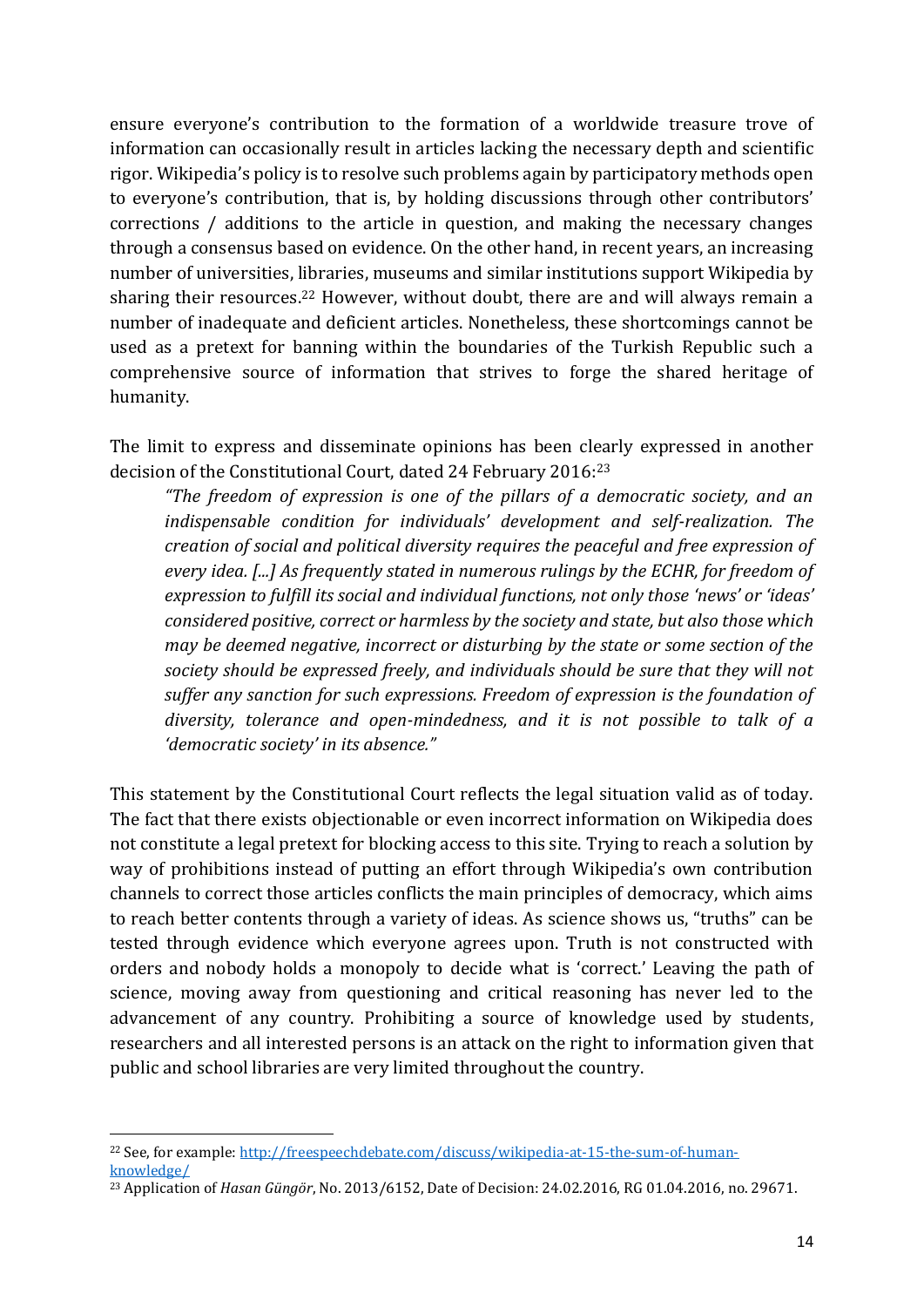## **E. Limiting the Means of International Cooperation**

With a declaration on 5 August 2016, the Turkish government has stated that it has halted the Jean Monnet Scholarship programs for 2016-17, <sup>24</sup> and as of today it has not accepted any applications for 2017-18 either. Similarly, the government has decided to withdraw from *Creative Europe*, which provided important opportunities of collaboration in the field of culture.<sup>25</sup> Given the limited research resources in Turkey and the importance of joint scientific/cultural projects for the development of sciences in Turkey this decision is inexplicable. As always, such political decisions punish not only the scientists but the whole society.

# **F. Conclusion**

In a message of July 2nd, 2017 addressed to the faculty of all Turkish universities the Council of Higher Education has stated the following about the effects of the changes to be implemented with the "Law Amending Some Laws and Decrees with Force of Law in Order to Develop Industry and Support Production":

*"Published today in the Official Gazette with the authorization of our President, these long-awaited, discussed but unrealized, important regulations will orient our universities to a more competitive environment at every level, place quality at the center of development in higher education, will delegate some powers of YÖK [Council of Higher Education] and thus will make decisions more accessible to external stakeholders, and taken in a more participatory manner, will promote the production of knowledge and the processes to raise researchers in our universities, will develop the relations between our universities and the business world, and will thus create a big leap in higher education."*

Creating a higher education system in Turkey with such a vision is the sincere wish, and actually the reason of existence, of the Science Academy. However, the developments of the past one year as put forward above trigger strong doubts on how this vision is going to be accomplished. Unless universities are opened to all sorts of opinions, are protected from every type of repression and are endowed with the means of self-government it does not seem likely that a big leap in higher education can be achieved in Turkey. In the present environment, it is getting more and more difficult for Turkey to attract young and talented researchers, and for them to be productive here. It seems even inevitable to suffer a new wave of brain-drain.

 $\overline{\phantom{a}}$ 

<sup>&</sup>lt;sup>24</sup> See [http://www.jeanmonnet.org.tr/tr/AnaSayfa/Duyurular/ArtMID/1142/ArticleID/172/2016-2017-](http://www.jeanmonnet.org.tr/tr/AnaSayfa/Duyurular/ArtMID/1142/ArticleID/172/2016-2017-Akademik-Y%c4%b1l%c4%b1-%c4%b0ptal-Duyurusu) [Akademik-Y%c4%b1l%c4%b1-%c4%b0ptal-Duyurusu](http://www.jeanmonnet.org.tr/tr/AnaSayfa/Duyurular/ArtMID/1142/ArticleID/172/2016-2017-Akademik-Y%c4%b1l%c4%b1-%c4%b0ptal-Duyurusu)

<sup>25</sup> See<https://www.artforum.com/news/id=63923>